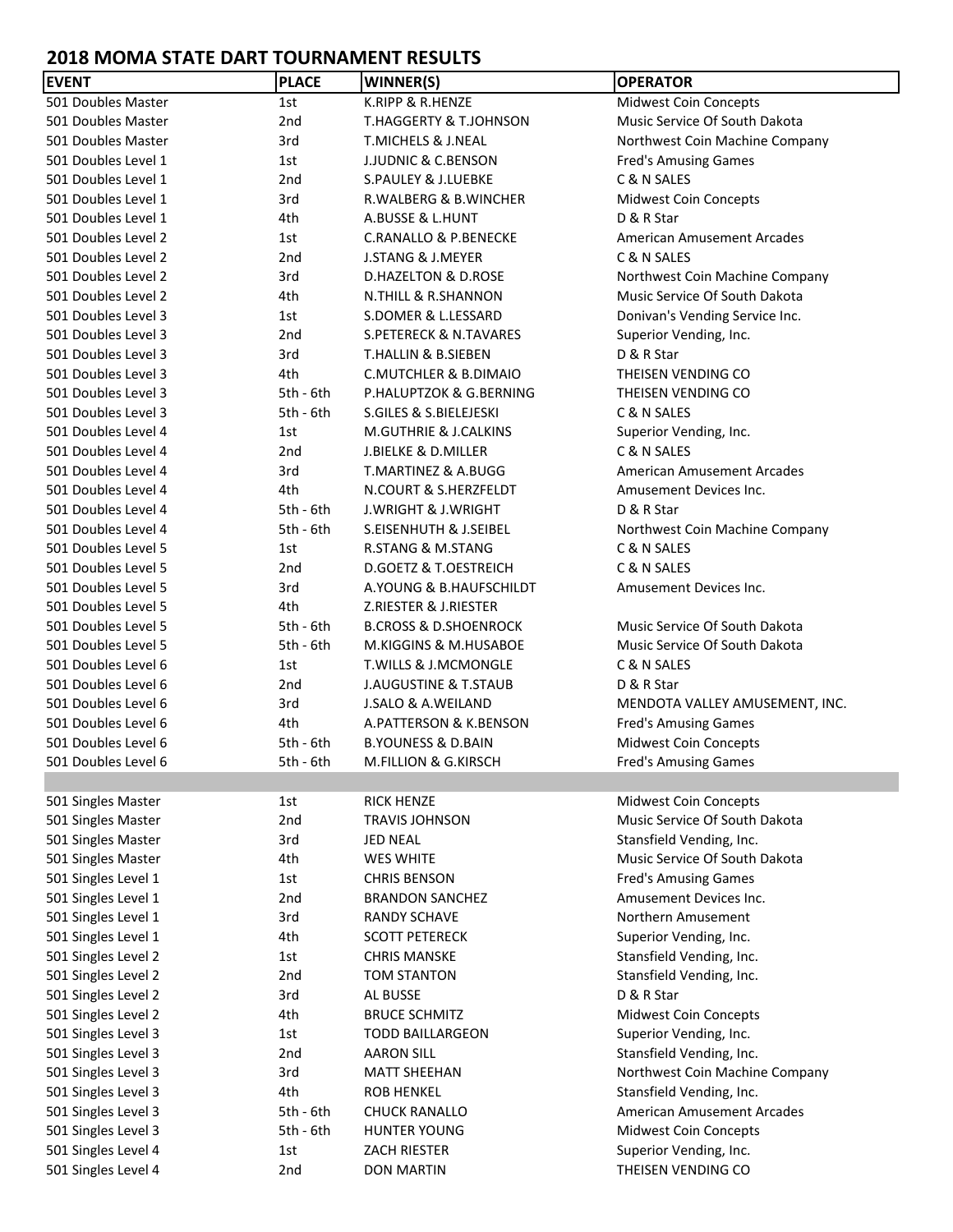| 501 Singles Level 4 | 3rd        | <b>JOE BLANKARTZ</b>            | Music Service Of South Dakota                 |
|---------------------|------------|---------------------------------|-----------------------------------------------|
| 501 Singles Level 4 | 4th        | <b>IRVINE EWALD</b>             | <b>Midwest Coin Concepts</b>                  |
| 501 Singles Level 4 | 5th - 6th  | <b>CORNELIUS VAN DEN HEUVEL</b> | Amusement Devices Inc.                        |
| 501 Singles Level 4 | 5th - 6th  | <b>SONNY EISENHUTH</b>          | Northwest Coin Machine Company                |
| 501 Singles Level 5 | 1st        | <b>BRIAN FLICK</b>              | Stansfield Vending, Inc.                      |
| 501 Singles Level 5 | 2nd        | PHIL HALUPTZOK                  | THEISEN VENDING CO                            |
| 501 Singles Level 5 | 3rd        | <b>BLAKE BOIE</b>               | Northwest Coin Machine Company                |
| 501 Singles Level 5 | 4th        | <b>JOE WRIGHT</b>               | D & R Star                                    |
| 501 Singles Level 5 | 5th - 6th  | <b>BRANDON BIGNELL</b>          | MENDOTA VALLEY AMUSEMENT, INC.                |
| 501 Singles Level 5 | 5th - 6th  | <b>JEFF NICHOLS</b>             | American Amusement Arcades                    |
| 501 Singles Level 6 | 1st        | <b>LORAND DEGRE</b>             | C & N SALES                                   |
| 501 Singles Level 6 | 2nd        | JEFF PETERSON                   | <b>Hazelwood Corporation</b>                  |
| 501 Singles Level 6 | 3rd        | <b>ANTHONY BUGG</b>             | <b>American Amusement Arcades</b>             |
| 501 Singles Level 6 | 4th        | <b>JASON HEMISH</b>             | C & N SALES                                   |
| 501 Singles Level 6 | 5th - 6th  | <b>MIKE KIGGINS</b>             | Music Service Of South Dakota                 |
| 501 Singles Level 6 | 5th - 6th  | <b>STEVE MCGUIRE</b>            | Superior Vending, Inc.                        |
| 501 Singles Level 7 | 1st        | <b>MIKE GUTHRIE</b>             | Superior Vending, Inc.                        |
| 501 Singles Level 7 | 2nd        | <b>BRYAN YOUNESS</b>            | <b>Midwest Coin Concepts</b>                  |
| 501 Singles Level 7 | 3rd        | DYLAN KAPOLCZYNSKI              | C & N SALES                                   |
| 501 Singles Level 7 | 4th        | <b>JIM HAMILTON</b>             | <b>American Amusement Arcades</b>             |
| 501 Singles Level 7 | 5th - 6th  | <b>CODY PICK</b>                | Music Service Of South Dakota                 |
| 501 Singles Level 7 | 5th - 6th  | <b>WADE CARLSON</b>             | Music Service Of South Dakota                 |
| 501 Singles Level 8 | 1st        | MIKE BRUMMOND                   | Northwest Coin Machine Company                |
| 501 Singles Level 8 | 2nd        | <b>ADAM RUF</b>                 | Northwest Coin Machine Company                |
| 501 Singles Level 8 | 3rd        | PATRICK MEWHORTER               | D & R Star                                    |
| 501 Singles Level 8 | 4th        | SARA HERZFELDT                  | Amusement Devices Inc.                        |
| 501 Singles Level 8 | 5th - 6th  | ALEESHA DEKNNIKER               | Music Service Of South Dakota                 |
| 501 Singles Level 8 | 5th - 6th  | <b>NICK PEAVEY</b>              | <b>Midwest Coin Concepts</b>                  |
|                     |            |                                 |                                               |
| 501 Team Master     | 1st        | 1/16 DIFFERENCE                 | <b>Midwest Coin Concepts</b>                  |
| 501 Team Master     | 2nd        | <b>OSSEO GOLF CLUB</b>          | Stansfield Vending, Inc.                      |
| 501 Team Master     | 3rd        | NICKEL SPOT 0                   | Music Service Of South Dakota                 |
| 501 Team Master     | 4th        | PHO-Q                           | D & R Star                                    |
| 498 Team Level 1    | 1st        | <b>KICK START MY DARTS</b>      | C & N SALES                                   |
| 499 Team Level 1    | 2nd        | TRAILER PARK ALL STARS          | Stansfield Vending, Inc.                      |
| 500 Team Level 1    | 3rd        | <b>JUST WIN BABY</b>            | <b>American Amusement Arcades</b>             |
| 501 Team Level 1    | 4th        | <b>U MAD BRO</b>                | C & N SALES                                   |
| 501 Team Level 2    | 1st        | <b>DREADED KNUCKLES</b>         | C & N SALES                                   |
| 501 Team Level 2    | 2nd        | <b>NEVER HEARD OF HER</b>       | Music Service Of South Dakota                 |
| 501 Team Level 2    | 3rd        | <b>TEAM SQUIRREL</b>            | THEISEN VENDING CO                            |
| 501 Team Level 2    | 4th        | <b>TEAM PHILLIPS</b>            | Northwest Coin Machine Company                |
| 501 Team Level 2    | 5th - 6th  | <b>BENT TIPS</b>                | THEISEN VENDING CO                            |
| 501 Team Level 2    | 5th - 6th  | <b>RAPID RICKS</b>              | C & N SALES                                   |
| 501 Team Level 3    | 1st        | <b>SUNSET TAVERN</b>            | Stansfield Vending, Inc.                      |
| 501 Team Level 3    | 2nd        | <b>MELLODY MILL</b>             | <b>Fred's Amusing Games</b>                   |
| 501 Team Level 3    | 3rd        | <b>BUS DRIVERS</b>              | THEISEN VENDING CO                            |
| 501 Team Level 3    | 4th        | KING PIN WANNA B'S              | C & N SALES                                   |
| 501 Team Level 3    | 5th - 6th  | <b>SNEAKERS</b>                 | <b>Twin States Music Company</b>              |
| 501 Team Level 3    | 5th - 6th  | <b>WHY BRETT</b>                | <b>Midwest Coin Concepts</b>                  |
| 501 Team Level 4    | 1st        | <b>TONS OF BULL</b>             | C & N SALES                                   |
| 501 Team Level 4    |            | SONNY AND THE SONS              |                                               |
| 501 Team Level 4    | 2nd<br>3rd | <b>HEIMEYS MOOSE KNUCKLES</b>   | Northwest Coin Machine Company<br>C & N SALES |
| 501 Team Level 4    | 4th        | <b>TEAM PETERECK</b>            |                                               |
|                     |            |                                 | Superior Vending, Inc.                        |
| 501 Team Level 4    | 5th - 6th  | SHAMOMA                         | THEISEN VENDING CO<br>THEISEN VENDING CO      |
| 501 Team Level 4    | 5th - 6th  | SHARKNADO 2                     |                                               |
| 501 Team Level 5    | 1st        | DON'T GIVE A SHOT               | C & N SALES                                   |
| 501 Team Level 5    | 2nd        | <b>CHERRY BOMB</b>              | C & N SALES                                   |
| 501 Team Level 5    | 3rd        | <b>GIRL CRUSH</b>               | C & N SALES                                   |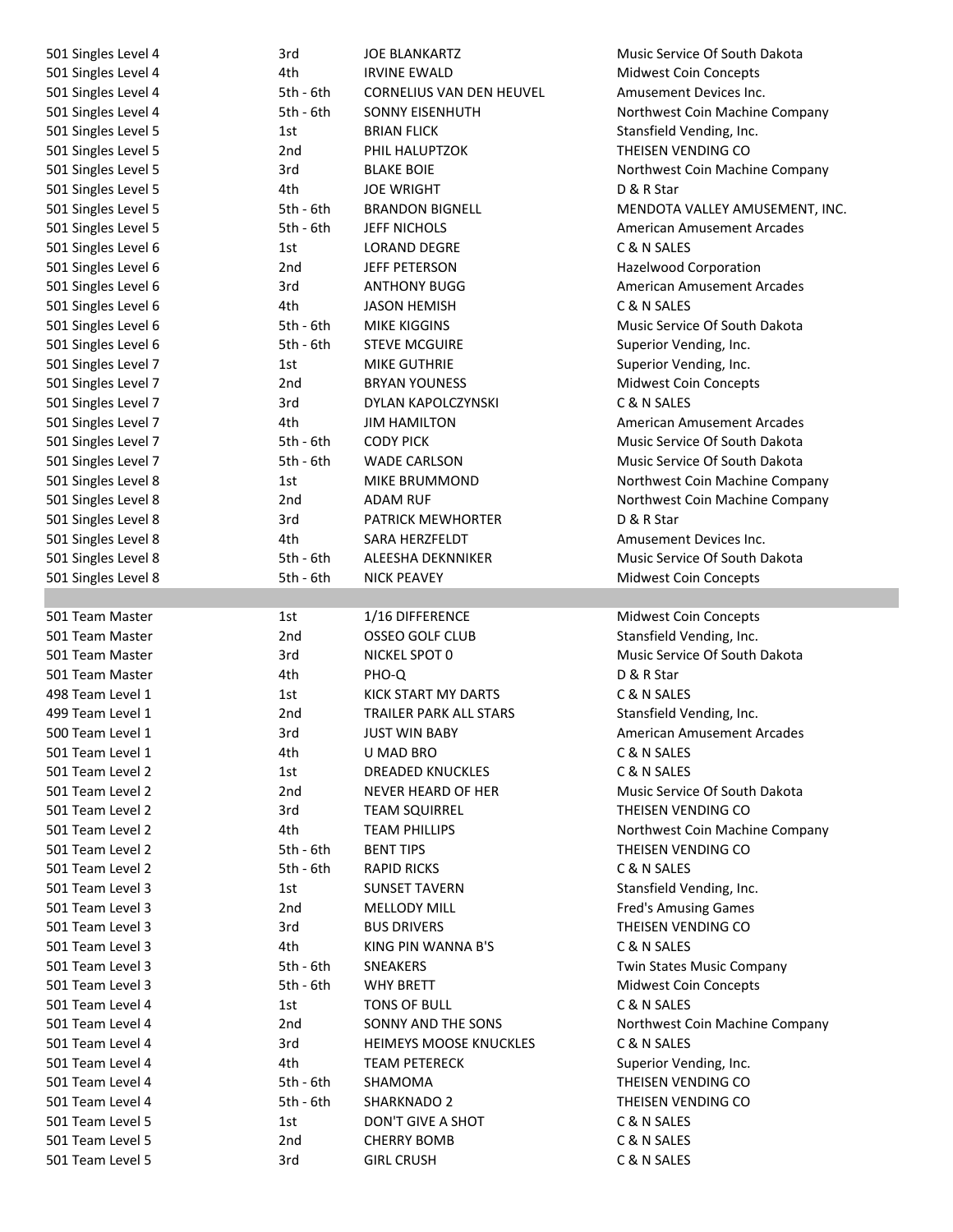| 501 Team Level 5               | 4th         | 3 BULLS & A BOUNCE OUT              | <b>American Amusement Arcades</b> |
|--------------------------------|-------------|-------------------------------------|-----------------------------------|
| 501 Team Level 5               | 5th - 6th   | <b>DIRTY BULLS II</b>               | C & N SALES                       |
| 501 Team Level 5               | 5th - 6th   | KING PIN YOMO                       | C & N SALES                       |
| 501 Team Level 6               | 1st         | SMILEYS #1                          | C & N SALES                       |
| 501 Team Level 6               | 2nd         | <b>TEAM STASH</b>                   | <b>Midwest Coin Concepts</b>      |
| 501 Team Level 6               | 3rd         | THE GIRLS                           | Northwest Coin Machine Company    |
| 501 Team Level 6               | 4th         | THE FUNKY BUNCH                     | C & N SALES                       |
|                                |             |                                     |                                   |
| <b>Cricket Doubles Master</b>  | 1st         | <b>T.HAGGERTY &amp; T.JOHNSON</b>   | Music Service Of South Dakota     |
| <b>Cricket Doubles Master</b>  | 2nd         | <b>T.MICHELS &amp; J.NEAL</b>       | Northwest Coin Machine Company    |
| <b>Cricket Doubles Master</b>  | 3rd         | <b>D.CLOUTE &amp; B.ASCHBACHER</b>  | Stansfield Vending, Inc.          |
| Cricket Doubles Master         | 4th         | <b>J.MCCONNELL &amp; D.LAWRENCE</b> | Superior Vending, Inc.            |
| Cricket Doubles Level 1        | 1st         | S.PETERECK & T.BAILLARGEON          | Superior Vending, Inc.            |
| Cricket Doubles Level 1        | 2nd         | <b>C.BECK &amp; K.BECK</b>          | <b>Midwest Coin Concepts</b>      |
| Cricket Doubles Level 1        | 3rd         | J.SINZ & J.SNEGOSKY                 | C & N SALES                       |
| Cricket Doubles Level 1        | 4th         | A.BUSSE & L.HUNT                    | D & R Star                        |
| Cricket Doubles Level 1        | 5th - 6th   | C.BROWN & N. BRUNING                | Music Service Of South Dakota     |
| Cricket Doubles Level 1        | 5th - 6th   | R.WALBERG & B.WINCHER               | <b>Midwest Coin Concepts</b>      |
| Cricket Doubles Level 2        | 1st         | <b>C.MANSKE &amp; B.FLICK</b>       | Stansfield Vending, Inc.          |
| Cricket Doubles Level 2        | 2nd         | <b>R.WITT &amp; N.MILBRATH</b>      | C & N SALES                       |
| Cricket Doubles Level 2        | 3rd         | N.LINDQUIST & J.HAYCRAFT            | C & N SALES                       |
| Cricket Doubles Level 2        | 4th         | <b>J.HOOSLINE &amp; M.HOOSLINE</b>  | THEISEN VENDING CO                |
| Cricket Doubles Level 2        | 5th - 6th   | A.PETRON & H.YOUNG                  | <b>Midwest Coin Concepts</b>      |
| <b>Cricket Doubles Level 2</b> | 5th - 6th   | D.SINZ & P.ODEGARD                  | Stansfield Vending, Inc.          |
| Cricket Doubles Level 3        | 1st         | D.SABBY & Z.RIESTER                 |                                   |
| Cricket Doubles Level 3        | 2nd         | M.LARSON & Z.KING                   | Stansfield Vending, Inc.          |
| <b>Cricket Doubles Level 3</b> | 3rd         | K.BECK & B.BECK                     | <b>Midwest Coin Concepts</b>      |
| Cricket Doubles Level 3        | 4th         | <b>R.SHANNON &amp; N.THILL</b>      | Music Service Of South Dakota     |
| Cricket Doubles Level 3        | 5th - 6th   | P.HALUPTZOK & G.BERNING             | THEISEN VENDING CO                |
| <b>Cricket Doubles Level 3</b> | 5th - 6th   | S.LAMSER & S.EASTMAN                | <b>Midwest Coin Concepts</b>      |
| Cricket Doubles Level 4        | 1st         | R.SAMMON & C.HEADLINE               | D & R Star                        |
| Cricket Doubles Level 4        | 2nd         | <b>J.BRANDT &amp; M.DODD</b>        | Superior Vending, Inc.            |
| Cricket Doubles Level 4        | 3rd         | <b>B.HIGGINS &amp; R.HALLAS</b>     | Twin States Music Company         |
| Cricket Doubles Level 4        | 4th         | W.FIVECOAT & J.NICHOLS              | American Amusement Arcades        |
| Cricket Doubles Level 4        | $5th - 6th$ | <b>D.GOETZ &amp; T.OESTREICH</b>    | C & N SALES                       |
| Cricket Doubles Level 4        | 5th - 6th   | M.GUTHRIE & J.CALKINS               | Superior Vending, Inc.            |
| Cricket Doubles Level 5        | 1st         | D.MESSING & B.GEIST                 | Northwest Coin Machine Company    |
| <b>Cricket Doubles Level 5</b> | 2nd         | M.KIGGINS & M.HUSABOE               | Music Service Of South Dakota     |
| Cricket Doubles Level 5        | 3rd         | P.SARGENT & B.BIGNELL               | MENDOTA VALLEY AMUSEMENT, INC.    |
| Cricket Doubles Level 5        | 4th         | M.BARRETTE & B.KAPHING              | MENDOTA VALLEY AMUSEMENT, INC.    |
| Cricket Doubles Level 5        | 5th - 6th   | J.HEFFELLE & M.LIESTMANN            | C & N SALES                       |
| Cricket Doubles Level 5        | 5th - 6th   | <b>R.EBERT &amp; B.PIERSON</b>      | C & N SALES                       |
| Cricket Doubles Level 5        | 7th - 8th   | <b>J.HARKINS &amp; T.ZIEBELL</b>    | D & R Star                        |
| Cricket Doubles Level 5        | 7th - 8th   | L.SHERWOOD & S.PETERS               | Amusement Devices Inc.            |
| Cricket Doubles Level 6        | 1st         | <b>C.FLOHRS &amp; N.KRUMWIEDE</b>   | C & N SALES                       |
| Cricket Doubles Level 6        | 2nd         | J.MEUWISSEN & J.ERKENBRACK          | C & N SALES                       |
| Cricket Doubles Level 6        | 3rd         | <b>J.SATHOFF &amp; D.LAMONT</b>     | C & N SALES                       |
| Cricket Doubles Level 6        | 4th         | L.KNOELL & M.LAPLANTE               | C & N SALES                       |
| Cricket Doubles Level 6        | 5th - 6th   | <b>C.ERICKSON &amp; H.RIHN</b>      | Northwest Coin Machine Company    |
| Cricket Doubles Level 6        | 5th - 6th   | T.MILLER & K.NESS                   | C & N SALES                       |
| Cricket Doubles Level 6        | 7th - 8th   | L.SADLO & D.TOLLEFSON               | D & R Star                        |
| Cricket Doubles Level 6        | 7th - 8th   | <b>T.WILLS &amp; J.MCMONGLE</b>     | C & N SALES                       |
|                                |             |                                     |                                   |
| <b>Cricket Singles Master</b>  | 1st         | <b>RICK HENZE</b>                   | <b>Midwest Coin Concepts</b>      |
| <b>Cricket Singles Master</b>  | 2nd         | <b>WES WHITE</b>                    | Music Service Of South Dakota     |
| <b>Cricket Singles Master</b>  | 3rd         | <b>TRAVIS JOHNSON</b>               | Music Service Of South Dakota     |
| <b>Cricket Singles Master</b>  | 4th         | <b>RYAN MCMANUS</b>                 | Music Service Of South Dakota     |
| Cricket Singles Level 1        | 1st         | <b>JAKE PORTINGA</b>                | D & R Star                        |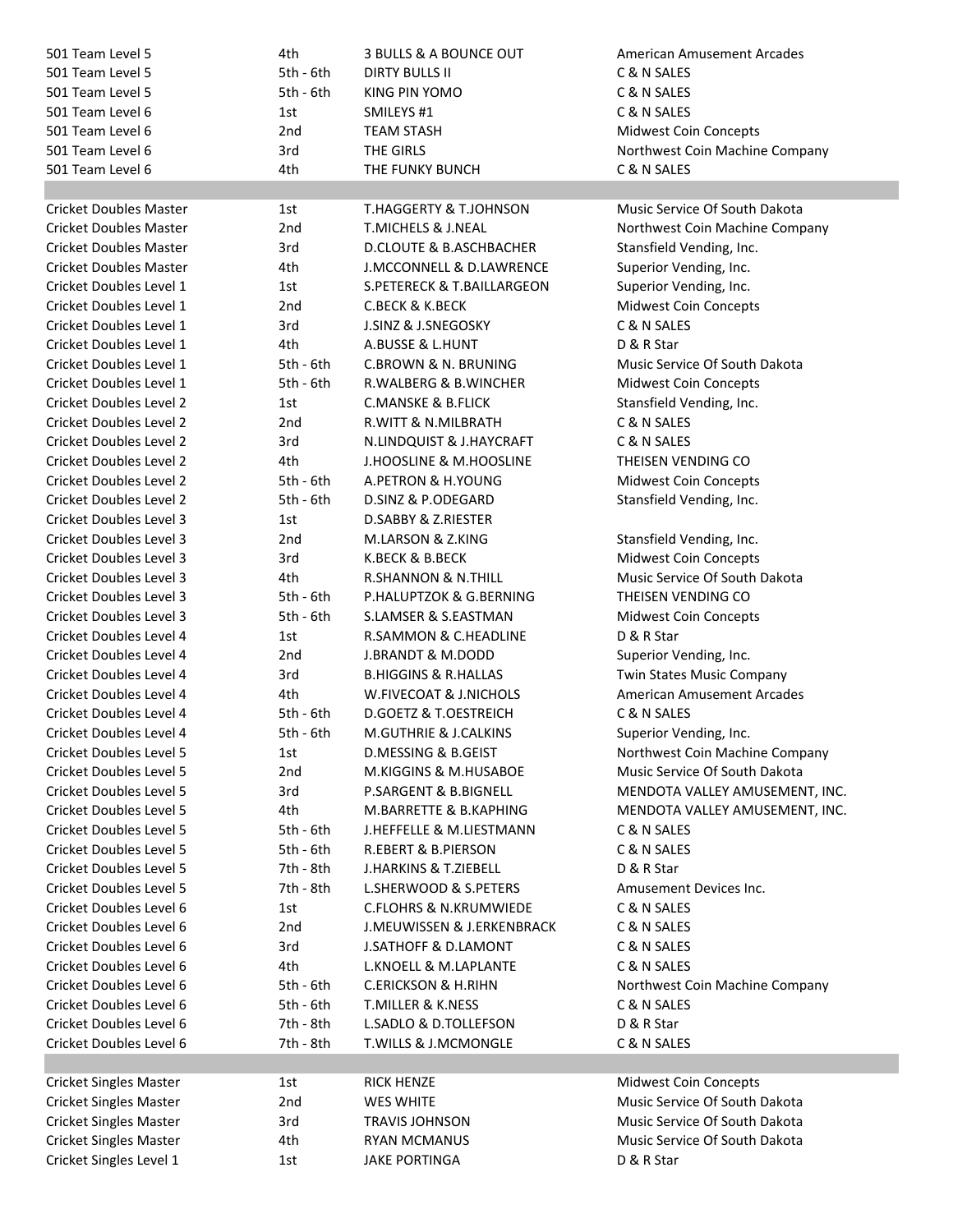| Cricket Singles Level 1                      | 2nd         | <b>BRANDON SANCHEZ</b>              | Amusement Devices Inc.                                 |
|----------------------------------------------|-------------|-------------------------------------|--------------------------------------------------------|
| Cricket Singles Level 1                      | 3rd         | <b>JOHN MEYER</b>                   | C & N SALES                                            |
| Cricket Singles Level 1                      | 4th         | <b>TODD BAILLARGEON</b>             | Superior Vending, Inc.                                 |
| Cricket Singles Level 1                      | 5th - 6th   | <b>ERIC GERTH</b>                   | American Amusement Arcades                             |
| Cricket Singles Level 1                      | 5th - 6th   | <b>TOM STANTON</b>                  | Stansfield Vending, Inc.                               |
| Cricket Singles Level 1                      | 7th - 8th   | <b>AL BUSSE</b>                     | D & R Star                                             |
| Cricket Singles Level 1                      | 7th - 8th   | <b>KEVIN BECK</b>                   | <b>Midwest Coin Concepts</b>                           |
| Cricket Singles Level 2                      | 1st         | <b>JOE BLANKARTZ</b>                | Music Service Of South Dakota                          |
| Cricket Singles Level 2                      | 2nd         | <b>RYAN ADAMS</b>                   | C & N SALES                                            |
| Cricket Singles Level 2                      | 3rd         | <b>IRVINE EWALD</b>                 | <b>Midwest Coin Concepts</b>                           |
| Cricket Singles Level 2                      | 4th         | NIKKI ZEBELL                        | C & N SALES                                            |
| Cricket Singles Level 2                      | $5th - 6th$ | <b>DALE ANDERSON</b>                | <b>American Amusement Arcades</b>                      |
| Cricket Singles Level 2                      | 5th - 6th   | <b>MATT SHEEHAN</b>                 | Northwest Coin Machine Company                         |
| Cricket Singles Level 3                      | 1st         | <b>SHANE EASTMAN</b>                | <b>Midwest Coin Concepts</b>                           |
| Cricket Singles Level 3                      | 2nd         | <b>RYAN WITT</b>                    | C & N SALES                                            |
| Cricket Singles Level 3                      | 3rd         | <b>CHUCK RANALLO</b>                | American Amusement Arcades                             |
| Cricket Singles Level 3                      | 4th         | <b>STEVE LAMSER</b>                 | <b>Midwest Coin Concepts</b>                           |
| Cricket Singles Level 3                      | $5th - 6th$ | <b>JEFF NICHOLS</b>                 | <b>American Amusement Arcades</b>                      |
| Cricket Singles Level 3                      | $5th - 6th$ | <b>RICK BARBER</b>                  | Amusement Devices Inc.                                 |
| Cricket Singles Level 3                      | 7th - 8th   | CORNELIUS VAN DEN HEUVEL            | Amusement Devices Inc.                                 |
| Cricket Singles Level 3                      | 7th - 8th   | <b>SONNY EISENHUTH</b>              | Northwest Coin Machine Company                         |
| Cricket Singles Level 4                      | 1st         | PHIL HALUPTZOK                      | THEISEN VENDING CO                                     |
| Cricket Singles Level 4                      | 2nd         | <b>RON STANG</b>                    | C & N SALES                                            |
| Cricket Singles Level 4                      | 3rd         | <b>MATT HARRISON</b>                | Northwest Coin Machine Company                         |
| Cricket Singles Level 4                      | 4th         | <b>CHRIS TURNER</b>                 | <b>American Amusement Arcades</b>                      |
| Cricket Singles Level 4                      | 5th - 6th   | DILLON MESSING                      | Northwest Coin Machine Company                         |
| Cricket Singles Level 4                      | 5th - 6th   | <b>MATT MULROY</b>                  | Amusement Devices Inc.                                 |
| Cricket Singles Level 4                      | 7th - 8th   | MIKE MOUGHAN                        | THEISEN VENDING CO                                     |
| Cricket Singles Level 4                      | 7th - 8th   | <b>SHAWN PETERS</b>                 | Amusement Devices Inc.                                 |
| Cricket Singles Level 5                      | 1st         | <b>MATT BARRETTE</b>                | MENDOTA VALLEY AMUSEMENT, INC.                         |
| Cricket Singles Level 5                      | 2nd         | <b>JIM HAMILTON</b>                 | American Amusement Arcades                             |
| Cricket Singles Level 5                      | 3rd         | <b>PATRICK MEWHORTER</b>            | D & R Star                                             |
| Cricket Singles Level 5                      | 4th         | PAUL ENGSTRAND                      | Stansfield Vending, Inc.                               |
| Cricket Singles Level 5                      | 5th - 6th   | <b>JASON AUGUSTINE</b>              | D & R Star                                             |
| Cricket Singles Level 5                      | 5th - 6th   | <b>WALT FIVECOATE</b>               | American Amusement Arcades                             |
| Cricket Singles Level 5                      | 7th - 8th   | <b>JEFF ANKENY</b>                  | American Amusement Arcades                             |
| Cricket Singles Level 5                      | 7th - 8th   | <b>TONY TAPLIN</b>                  | American Amusement Arcades                             |
|                                              |             |                                     |                                                        |
| <b>Cricket Team Master</b>                   | 1st         | <b>SPOT BAR</b>                     | Superior Vending, Inc.                                 |
| Cricket Team Master                          | 2nd         | BILLY N THE BUTTON PUSHERS          | Northwest Coin Machine Company                         |
| <b>Cricket Team Master</b>                   | 3rd         | 1/16 DIFFERENCE                     |                                                        |
| Cricket Team Master                          | 4th         | <b>PHO</b>                          | <b>Midwest Coin Concepts</b><br>D & R Star             |
| Cricket Team Level 1                         |             | <b>TEAM DART ADDICTS</b>            | D & R Star                                             |
| Cricket Team Level 1                         | 1st<br>2nd  | <b>TRAILER PARK ALL STARS</b>       |                                                        |
| Cricket Team Level 1                         |             | <b>BIG DADS BEAUTYS</b>             | Stansfield Vending, Inc.<br>C & N SALES                |
|                                              | 3rd         |                                     |                                                        |
| Cricket Team Level 1                         | 4th         | <b>BILLY'S BAR</b>                  | Stansfield Vending, Inc.                               |
| Cricket Team Level 2                         | 1st         | <b>KICK START DARTS</b>             | C & N SALES                                            |
| Cricket Team Level 2                         | 2nd         | <b>DREADED KNUCKLES</b>             | C & N SALES                                            |
| Cricket Team Level 2                         | 3rd         | <b>CORRAL BAR</b>                   | Stansfield Vending, Inc.                               |
| Cricket Team Level 2                         | 4th         | <b>TATERS DAM VIEW</b>              | Stansfield Vending, Inc.                               |
| Cricket Team Level 3                         | 1st         | SHAMOMA                             | THEISEN VENDING CO                                     |
| Cricket Team Level 3                         | 2nd         | POGUE MAHONE                        | C & N SALES                                            |
| Cricket Team Level 3                         | 3rd         | <b>REAPER CREW</b>                  | Music Service Of South Dakota                          |
| Cricket Team Level 3                         |             |                                     |                                                        |
|                                              | 4th         | <b>WHY BRETT</b>                    | <b>Midwest Coin Concepts</b>                           |
| Cricket Team Level 3                         | 5th - 6th   | <b>ROOKIES PUB</b>                  | Northwest Coin Machine Company                         |
| Cricket Team Level 3                         | 5th - 6th   | THE A TEAM                          | Donivan's Vending Service Inc.                         |
| Cricket Team Level 4<br>Cricket Team Level 4 | 1st<br>2nd  | <b>MIESH</b><br>WINONA RED MEN CLUB | American Amusement Arcades<br>Stansfield Vending, Inc. |